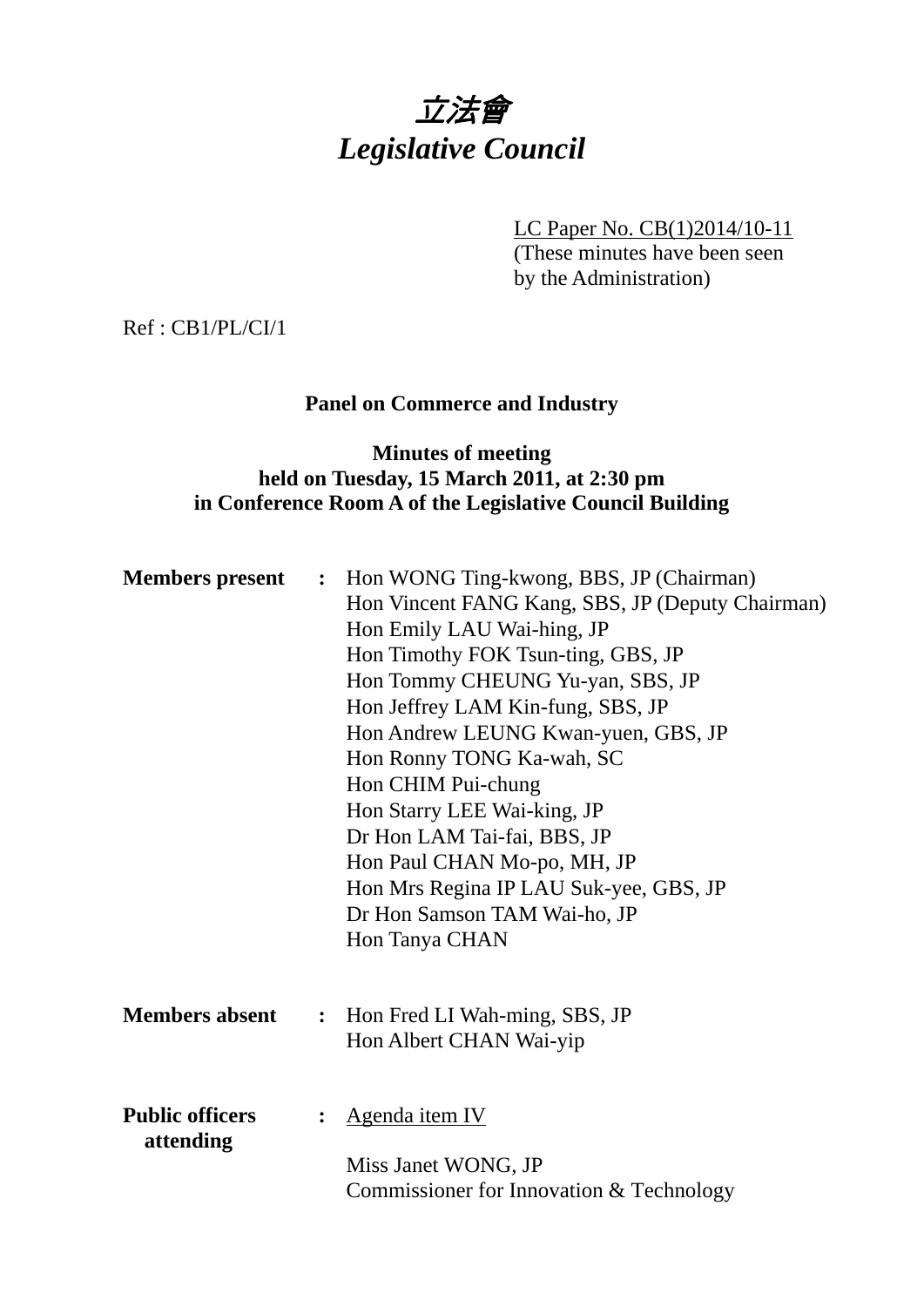|                                              | Mr Andrew LAI, JP<br>Deputy Commissioner for Innovation<br>$\&$<br>Technology                                          |  |  |  |  |  |
|----------------------------------------------|------------------------------------------------------------------------------------------------------------------------|--|--|--|--|--|
|                                              | Prof YUE On-ching<br><b>Science Advisor</b><br>Innovation & Technology Commission                                      |  |  |  |  |  |
|                                              | <u>Agenda item V</u>                                                                                                   |  |  |  |  |  |
|                                              | Mr Andrew HY WONG, JP<br>Permanent Secretary for Commerce and Economic<br>Development (Commerce, Industry and Tourism) |  |  |  |  |  |
|                                              | Mrs Alice CHEUNG<br>Deputy Secretary for Commerce and Economic<br>Development (Commerce and Industry)                  |  |  |  |  |  |
|                                              | Ms Carol YUEN, JP<br>Deputy Director-General of Trade & Industry<br>(Commercial Relations, Controls & Support)         |  |  |  |  |  |
|                                              | Mr Andrew LAI, JP<br>Deputy Commissioner for Innovation<br>$\&$<br>Technology                                          |  |  |  |  |  |
|                                              | Mr Daniel CHENG Chung-wai<br>Deputy Secretary for Constitutional and Mainland<br><b>Affairs</b>                        |  |  |  |  |  |
| <b>Clerk in attendance:</b>                  | Ms YUE Tin-po<br>Chief Council Secretary (1)3                                                                          |  |  |  |  |  |
| <b>Staff in attendance</b><br>$\ddot{\cdot}$ | Miss Rita YUNG<br>Council Secretary (1)3                                                                               |  |  |  |  |  |
|                                              | Ms May LEUNG<br>Legislative Assistant (1)3                                                                             |  |  |  |  |  |

Action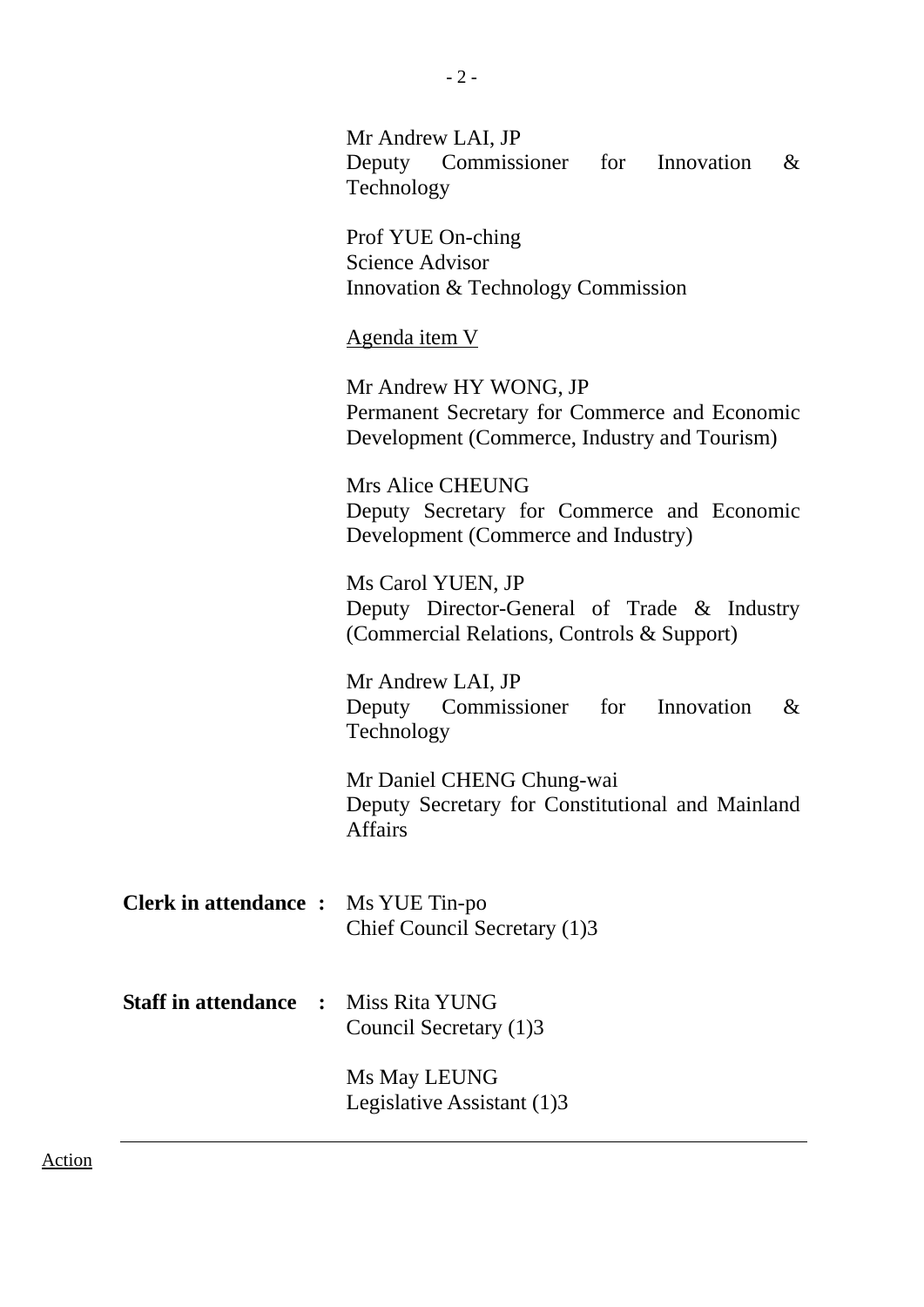$Action$ 

**I. Confirmation of minutes of meeting** 

 $(LC$  Paper No.  $CB(1)1529/10-11$  -- Minutes of meeting held on 18 January 2011)

The minutes of the meeting held on 18 January 2011 were confirmed.

## **II. Information paper issued since last meeting**

| $(LC$ Paper No. $CB(1)1455/10-11(01)$ -- Submission from the Hong |                            |                   |                           |  |
|-------------------------------------------------------------------|----------------------------|-------------------|---------------------------|--|
| (Chinese version only)                                            |                            |                   | Kong Institute of Patent  |  |
|                                                                   |                            |                   | Attorney referred by Hon  |  |
|                                                                   | Mrs Regina IP on review of |                   |                           |  |
|                                                                   |                            |                   | the Hong Kong Patent      |  |
|                                                                   |                            |                   | Registration System dated |  |
|                                                                   |                            | 25 February 2011) |                           |  |
|                                                                   |                            |                   |                           |  |

2. Members noted that the above paper had been issued since the last meeting, and that the Administration would brief members on the outline and scope of a proposed review of Hong Kong's patent system in the regular Panel meeting to be held on 17 May 2011.

# **III. Date of next meeting and items for discussion**

 $(LC$  Paper No.  $CB(1)1531/10-11(01)$  -- List of outstanding items for discussion

LC Paper No.  $CB(1)1531/10-11(02)$  -- List of follow-up actions)

3. Members noted that the next regular Panel meeting would be held on 19 April 2011 at 2:30 pm to discuss the item "Revitalization review of industrial estate".

(*Post-meeting note*: At the request of the Administration and with the concurrence of the Chairman, an additional agenda item "Progress report on the promotion of innovation and technology development in Hong Kong" was subsequently included in the agenda for the April meeting.)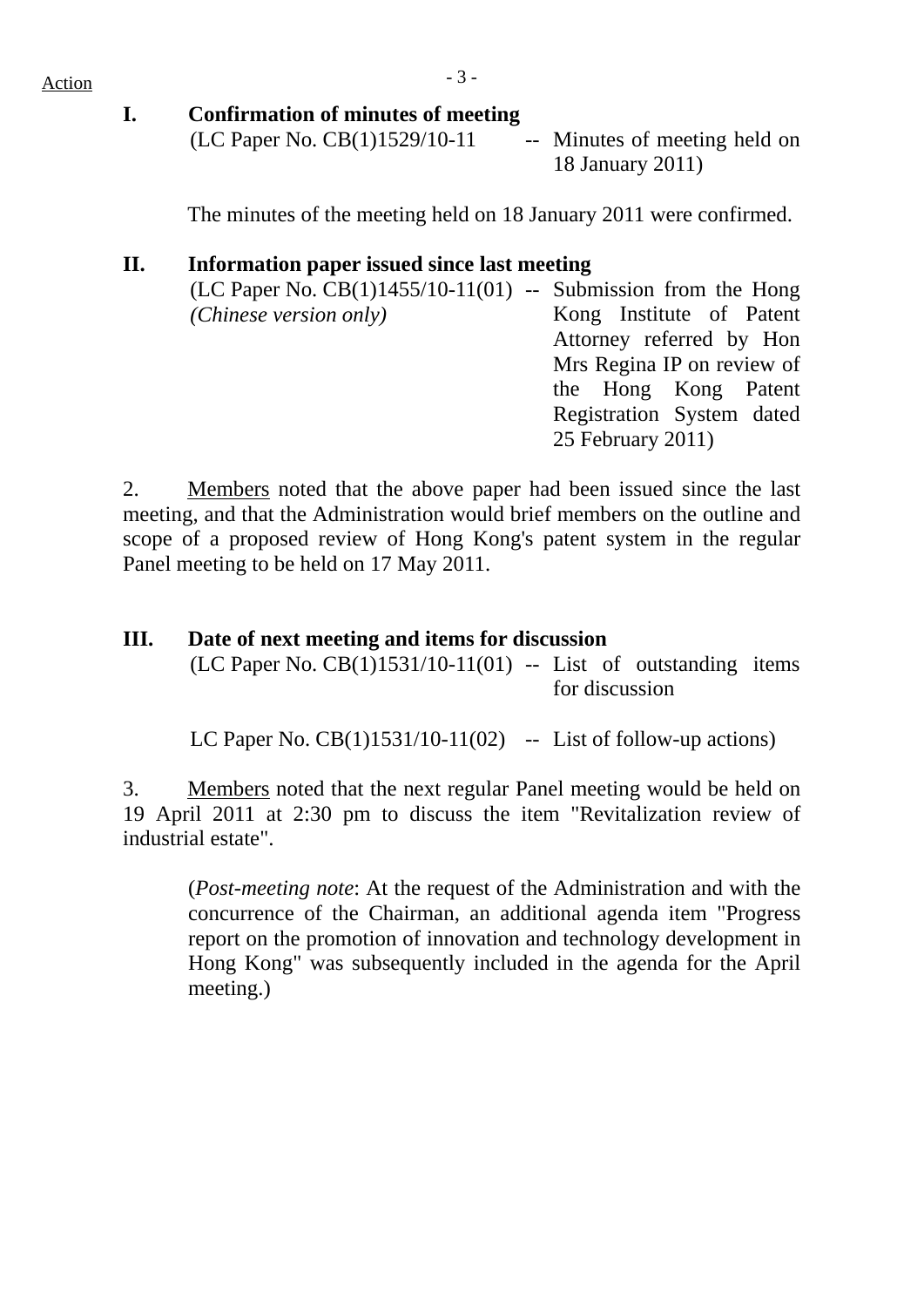## $Action$

- **IV. Progress on improving the Innovation and Technology Fund and promotion of use of innovation and technology in the public sector**  (LC Paper No. CB(1)1531/10-11(03) -- Administration's paper on progress on improving the Innovation and Technology Fund and promotion of use of innovation and
	- LC Paper No.  $CB(1)1531/10-11(04)$  -- Paper on progress on improving the Innovation and Technology Fund and promotion of use of innovation and technology in the public sector prepared by the Legislative Council Secretariat (background brief))

technology in the public

sector

#### Presentation by the Administration

4. At the invitation of the Chairman, Commissioner for Innovation & Technology (CIT) briefed members on the latest progress on making improvements to the Innovation and Technology Fund (ITF) mechanism, and the measures taken to promote the use of innovation and technology in the public sector, as set out in the Administration's paper (LC Paper No. CB(1)1531/10-11(03)).

### Discussion

#### *Improvements to the ITF mechanism*

5. In response to Mr Jeffrey LAM's enquiry about the results of the review of the industry contribution models, CIT advised that there were broadly two categories of projects under the Innovation and Technology Support Programme (ITSP) of ITF, namely platform projects and collaborative projects. Platform projects required industry contribution from at least two industry sponsors to cover at least 10% of the total project cost and the industry sponsors would not own the project intellectual property (IP). Collaborative projects required industry contribution of at least 30% (for Research and Development (R&D) Centre projects only) or 50% (for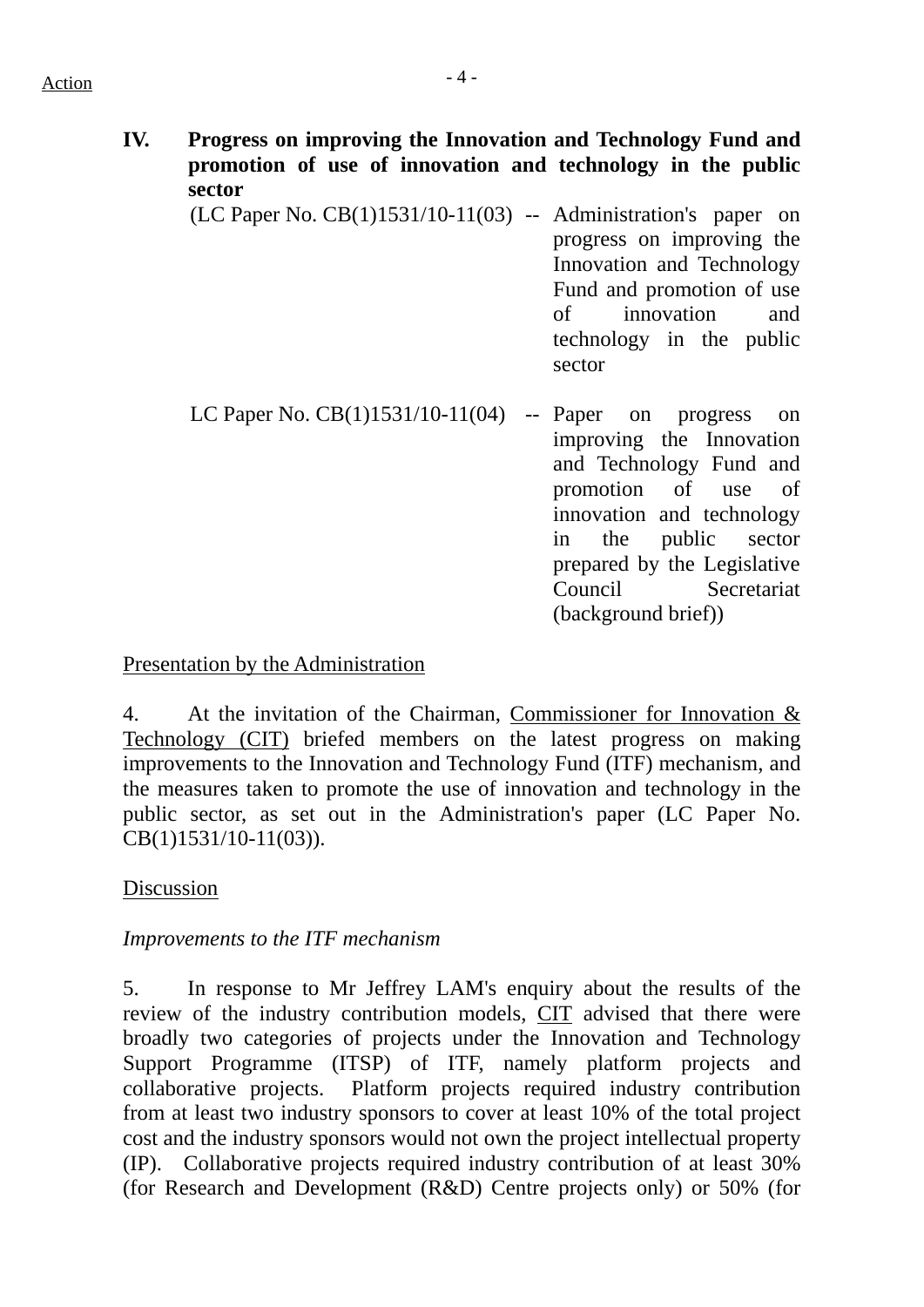non-R&D Centre projects) of the project cost and the industry sponsor(s) would be entitled to utilize the project IP exclusively for a defined period or own the project IP. Past experience suggested that in some platform projects, securing 10% industry contribution could prove to be difficult particularly in cases where the research had a high social value but low commercial use. The Innovation and Technology Commission (ITC) would consider waiving such request for justified cases if there was strong policy support from Government bureaux/departments. On the other hand, ITC considered it desirable to encourage a higher level of financial contribution because that would indicate a stronger industry interest in the project, and hence the greater chance of success to commercialization. Apart from accepting contributions from the industry, financial contributions from other sources such as charitable organizations, venture capitalists, or even individuals including the project team members, would be taken into account during project vetting. The improvement measures had been finalized and incorporated into the new round of ITSP application exercise launched on 1 March 2011.

6. Mr Jeffrey LAM further enquired whether the ITF project vetting criteria would include enhancing the chance of realization of R&D results to encourage and select projects with greater prospect of commercialization. CIT responded that the previous vetting criteria focused mainly on the scientific/technical aspects, whereas the refined assessment framework covered other factors including the existence of a holistic plan to realization/commercialization, and relevance with Government policies or in overall interest of the community. The applicants would be required to provide in the application forms information including the exact deliverables/key milestones (both qualitative and quantitative) and the relevant time frame. Following the improvements to the assessment framework, ITC would review and refine the monitoring mechanism to assess whether the applicants could fulfil their commitments after the projects were completed. As such, the performance of the R&D teams in promoting the commercialization of projects could be available as a reference when assessing their applications in the future.

7. Dr Samson TAM welcomed the extension of the scope of ITF funding to cover production of tools/prototypes/samples and conducting of trial schemes in the public sector. He suggested that ITC should consider further extending the scope of funding to cover trial schemes in the public sector in the Mainland such as Shenzhen or Guangdong Province, where more "references" by the users for the products could be obtained, especially for opening the vast market in the Mainland.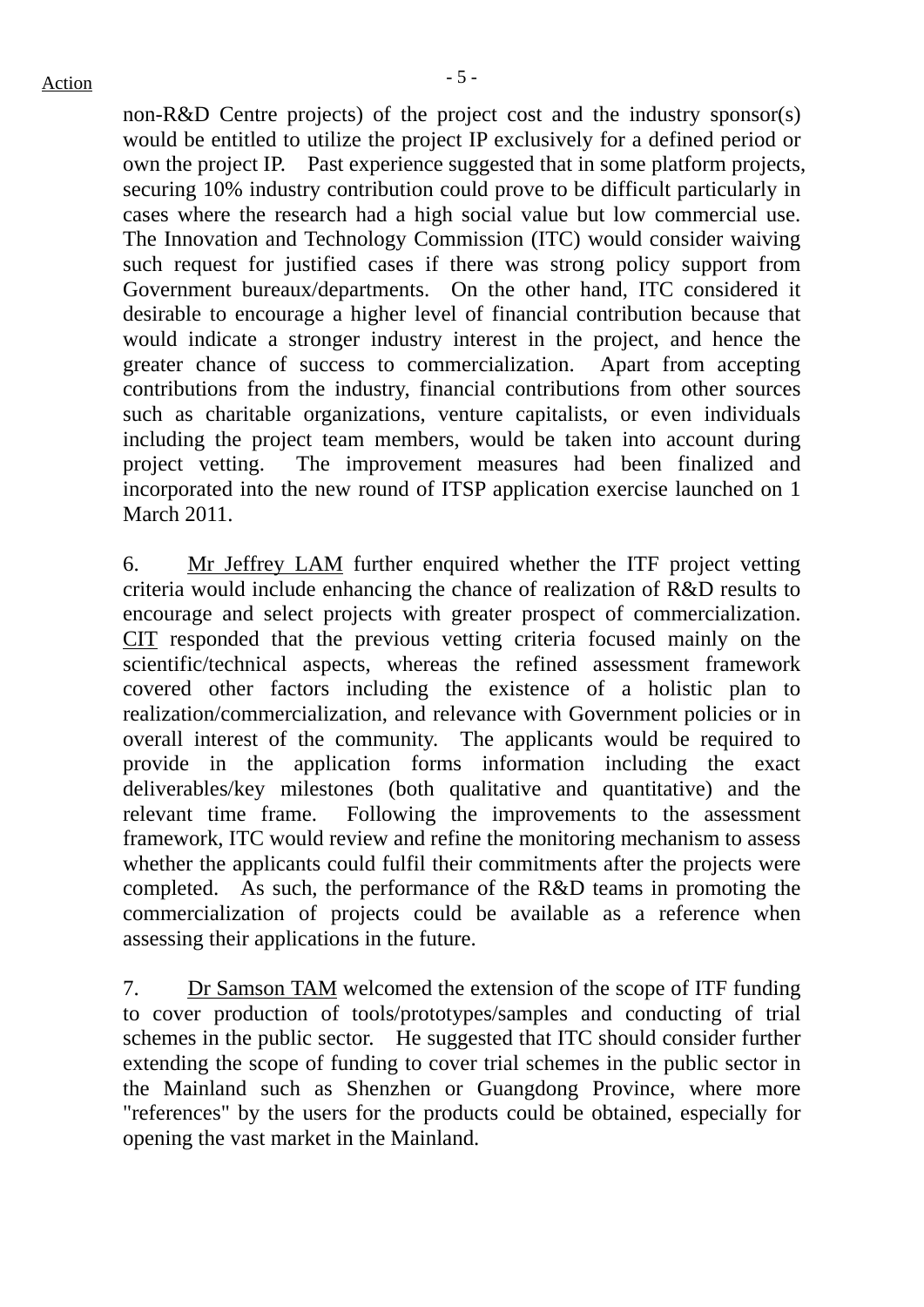8. In response, CIT advised that while extending the scope of funding to cover trial schemes in the public sector, certain technical issues would need to be resolved, such as liability and insurance in connection with the prototypes/samples produced and conducting of trial schemes. In the case of applying Radio Frequency Identification technology in public hospitals, ITC was still seeking legal advice and discussing with the Hospital Authority about the liability issue. It was anticipated that there would be more technical and other issues to be addressed for funding and conducting trial schemes in the Mainland.

9. In response to Mrs Regina IP's enquiry about the details of the shortened ITF process, CIT advised that with the launch of the new vetting system, ITC would in the long run launch two rounds of applications each year (in January and July) for non-R&D Centre projects. (For R&D Centres, applications were received throughout the year). The application period of such projects would last for around two months. In general, ITC hoped to complete the vetting process within four months after receipt of the applications, unless the Assessment Panel requested additional information on individual applications before final approval by ITC. On 18 February 2011, ITC organized a seminar at the Charles K Kao Auditorium at the Hong Kong Science Park to brief participants from different sectors (industry/academia/research) on the underlying philosophy and progress of ITF reform and the new ITF application form. The new form and the guide to application were uploaded to ITC's website on 1 March 2011. A sample of a completed application form was also available for the applicants' reference to assist them in completing the application forms with sufficient information and thus help speed up the vetting process.

10. In response to the Chairman's enquiry about the progress of work of the Steering Committee on Review of Intellectual Property Issues in the Innovation and Technology Sector (the Committee), Deputy Commissioner for Innovation & Technology (DCIT) advised that the Committee had held two meetings since its establishment in late 2010. Views from the parties concerned, including universities, R&D Centres, chambers of commerce and IP professionals were collated in the meetings. The current arrangements governing the ownership of IP rights and benefit sharing of R&D projects were under review. In the next meeting to be held in April 2011, the Committee would study the examples from overseas in relation to these issues. The Committee hoped to complete the review around end 2011.

11. In response to the Chairman's further enquiry about the eligibility for applying ITF funding, DCIT advised that ITC welcomed applications from spin-off companies set up by local universities. Universities could decide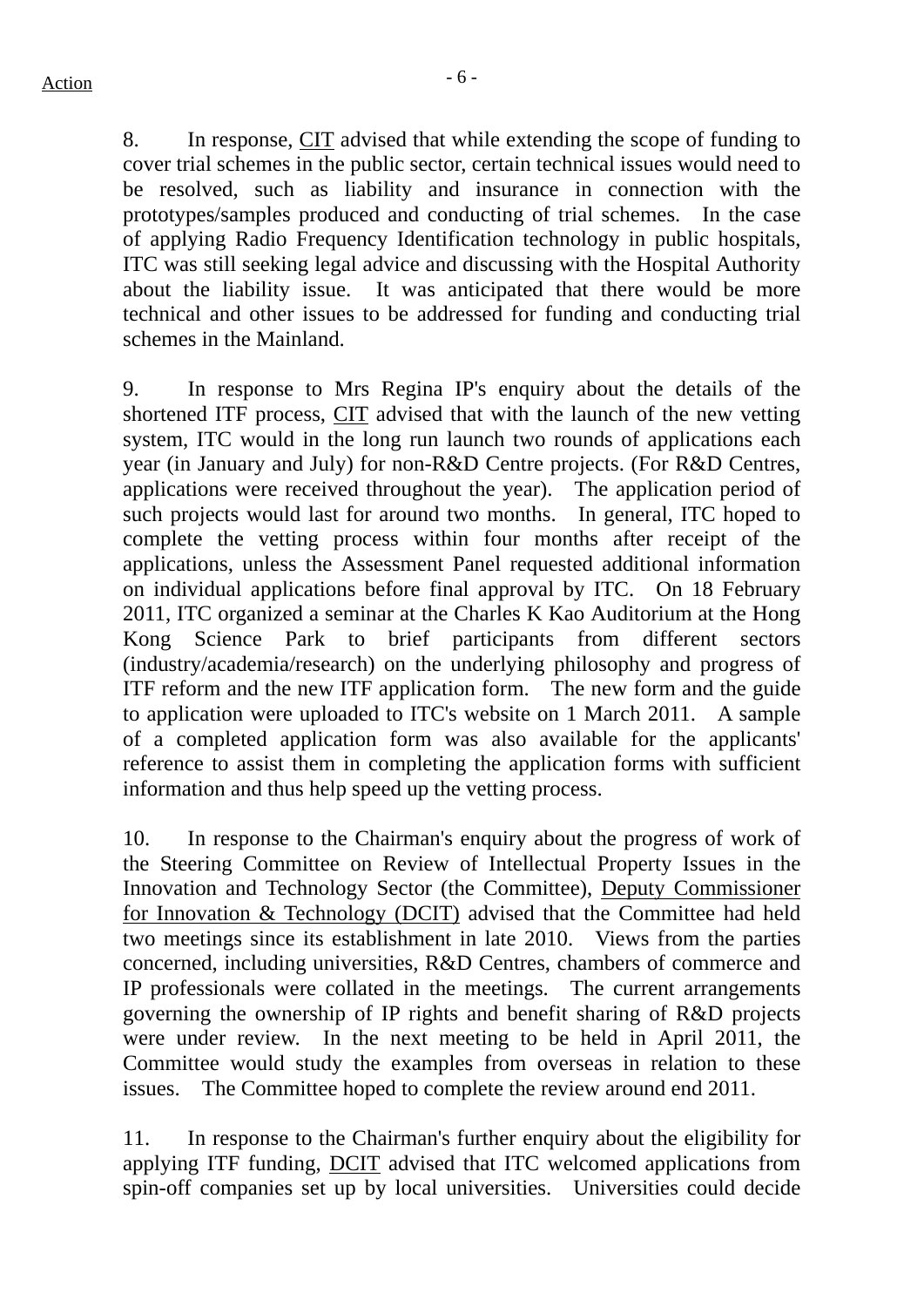on different modes of co-operation with its subsidiary companies in R&D as they saw fit.

12. Noting that it was important to inspire the youngsters' interest in and commitment to innovation and technology, so as to nurture a new generation of innovators for the future economic and social development of Hong Kong, Dr Samson TAM enquired how the university graduates in Hong Kong could benefit more from ITF, apart from the existing Small Entrepreneur Research Assistance Programme (SERAP).

13. Sharing a similar concern, Mrs Regina IP noted that many elite students in Hong Kong had furthered their studies, especially in computer or engineering disciplines, in the United States (US). Due to a lack of career opportunities in Hong Kong, many graduates remained to work for technology companies or start up their own businesses in the US after completing their studies. Noting that the governments of Korea and Singapore were more proactive in attracting their students who had studied abroad to return to and work in their own countries. Mrs IP enquired whether the Administration would consider recruiting Hong Kong highly educated talents from overseas to work in local R&D sector.

14. In response, CIT advised that currently not many university graduates chose to pursue a career in the R&D sector probably due to less favourable job opportunities when compared to sectors like banking. She considered that there was a need to foster a stronger culture that placed more importance and pride in innovation and technology. The Administration had undertaken measures to foster an innovation and technology culture in the society, in particular the youngsters. Among the various activities organized by the Administration, the "Innotech Month" launched in November 2010 was the most important and largest in scale, featuring a nine-day InnoCarnival at the Hong Kong Science Park. Moreover, the Administration would introduce, jointly with the Hongkong and Shanghai Banking Corporation, a scholarship scheme in April 2011, under which the selected university students would be offered attachments at renowned universities overseas or in the Mainland, and summer internships at the Hong Kong Science Park or other organizations. Regarding the pay level of research personnel under the ITF programme, the Administration was reviewing the situation with a view to ensuring a level attractive enough to good quality graduates. It was hoped that upon the completion of the ITF projects (or different phases of projects), the participating companies would be more willing to employ the graduates, and hopefully the graduates could become entrepreneurs in the years to come. She supplemented that ITC would also review the funding scope of SERAP in future, with a view to encouraging more young entrepreneurs to join the R&D sector.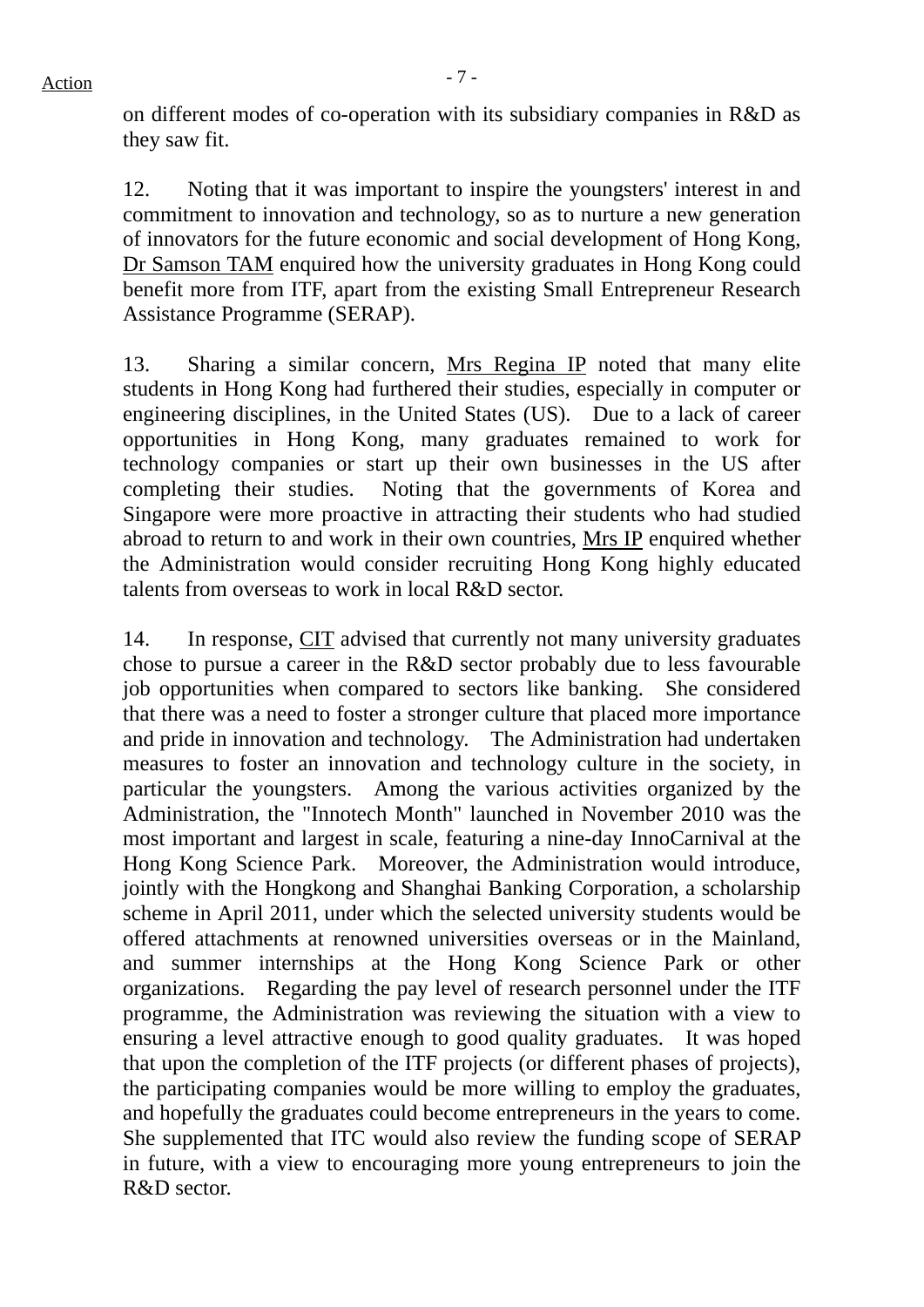15. CIT also advised that the Administration would definitely consider attracting local elite students who had graduated from overseas universities to return to Hong Kong. The Administration would work with the Hong Kong Science and Technology Parks Corporation to promote the Science Park Phase 3 development and recruit potential tenants from overseas starting from this year. The Administration would also take the opportunities to explore the factors affecting the decision of those talents overseas to return to and work in Hong Kong or otherwise.

#### *Promotion of use of innovation and technology in the public sector*

16. Noting that the realization and commercialization of R&D deliverables could bring about wide economic and social benefits to the community, Ms Emily LAU enquired about the details and progress of the projects being explored for use in the public sector, and called on the Administration to further promote the use of innovation and technology in Government departments/bureaux.

17. In response, CIT advised that for the use of light-emitting diode (LED) lighting, apart from LED streetlamps being tested/evaluated by the Highways Department, outdoor LED lighting in public housing estates and task lighting in workplace were being explored with the Housing Department and the Electrical and Mechanical Services Department respectively. Regarding the trial project undertaken by the Nano and Advanced Materials Institute, the objective was to improve upon the properties of galvanized steel through special treatment, thus enhancing corrosion resistance, ductility and service life of galvanized structural steel members at Water Supplies Department (WSD)'s facilities. On Ms Emily LAU's suggestion to explore the use of this technology on water pipes, CIT said that she would relay the matter to WSD for consideration.

18. Science Advisor, Innovation & Technology Commission (SAITC) supplemented that for the project on multi-functional odour-control uniform, apart from the dead removal teams of Food and Environmental Hygiene Department (FEHD), other sections in FEHD, Hong Kong Police Force and Fire Services Department had also indicated interest in the trial use of the uniform. The Hong Kong Research Institute for Textiles and Apparel would continue to discuss/collaborate with the departments on the design of the uniform. For the project on electric vehicle, the Automotive Parts and Accessory Systems R&D Centre would also work on the battery charging technology. As regards the project on e-book, the objective was to provide e-learning systems tailored for Hong Kong schools. Two schools clusters had been engaged to evaluate e-learning total solutions developed by the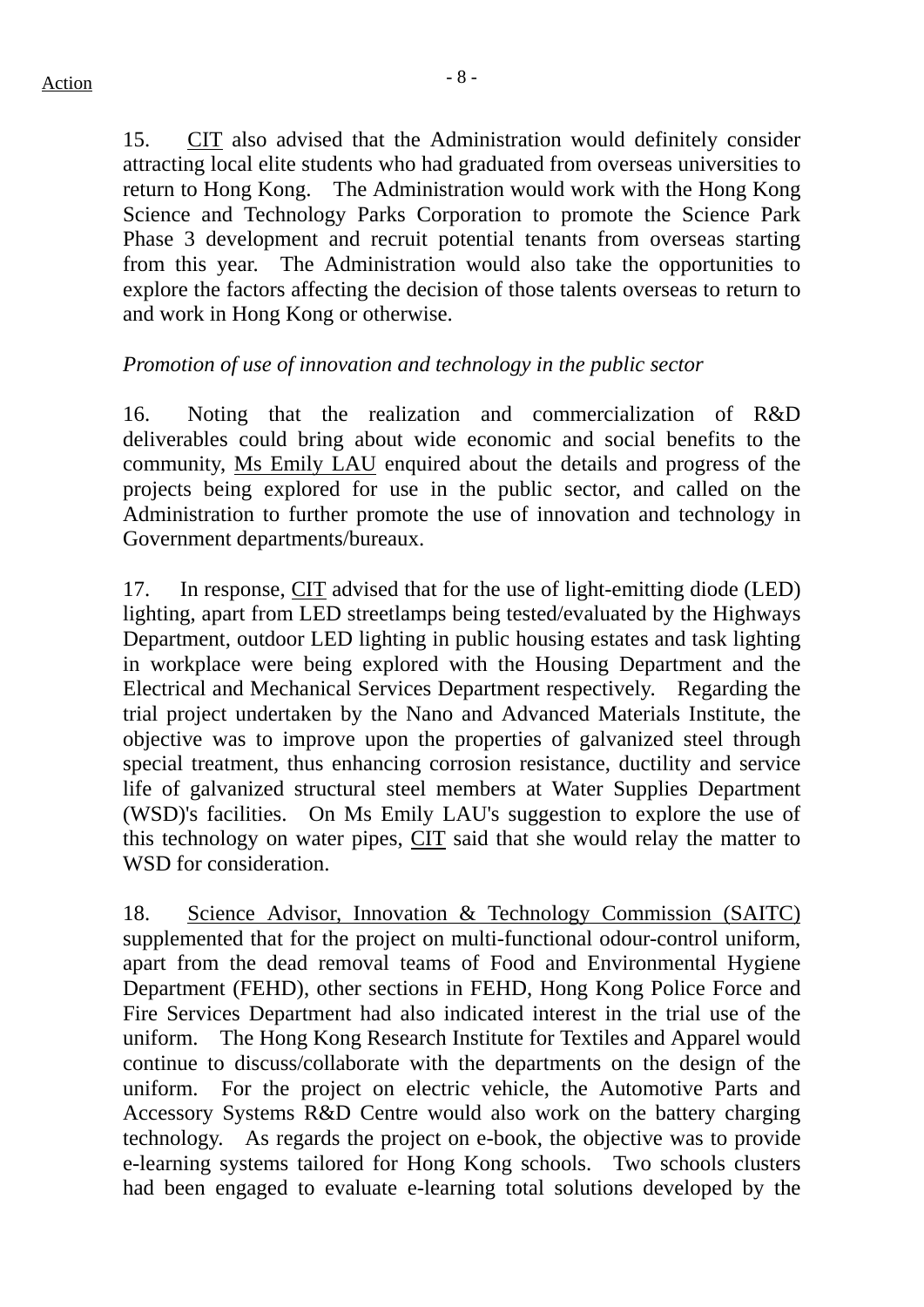Applied Science and Technology Research Institute. While pilot production of device samples would be ready by mid 2011, Hong Kong eBook specifications would also be circulated to publishers for review.

### *Other issues*

19. Mrs Regina IP and the Chairman expressed concern about the funding provided to the Hong Kong Productivity Council (HKPC) for purchase of equipment, in particular those related to testing and certification, which was one of the six priority industries. DCIT advised that the annual expenditure of HKPC was about \$500 million. About one-third of which (ie about \$170 million) was funded by the subvention from the Administration, and the rest was funded by the income from the HKPC services provided to the industry. HKPC had the autonomy in utilizing its financial resources in different aspects. Apart from the annual subvention, the Administration had provided a total of over \$14 million to HKPC in the past two years for the upgrade of the laboratory systems and equipment. CIT supplemented that the Administration would consider individual funding requests from HKPC on top of the annual subvention from Government as appropriate.

### **V. Trade relations between the Mainland and Hong Kong and Hong Kong/Guangdong Co-operation Joint Conference in relation to commerce and industry between the two places**

- $(LC$  Paper No.  $CB(1)1531/10-11(05)$  -- Administration's paper on trade relations between the Mainland and Hong Kong and Hong Kong/Guangdong Co-operation Joint Conference in relation to commerce and industry between the two places
- LC Paper No.  $CB(1)1531/10-11(06)$  -- Paper on trade relations between the Mainland and Hong Kong prepared by the Legislative Council Secretariat (updated) background brief))

Presentation by the Administration

20. At the invitation of the Chairman, Permanent Secretary for Commerce and Economic Development (Commerce, Industry and Tourism) (PSCIT)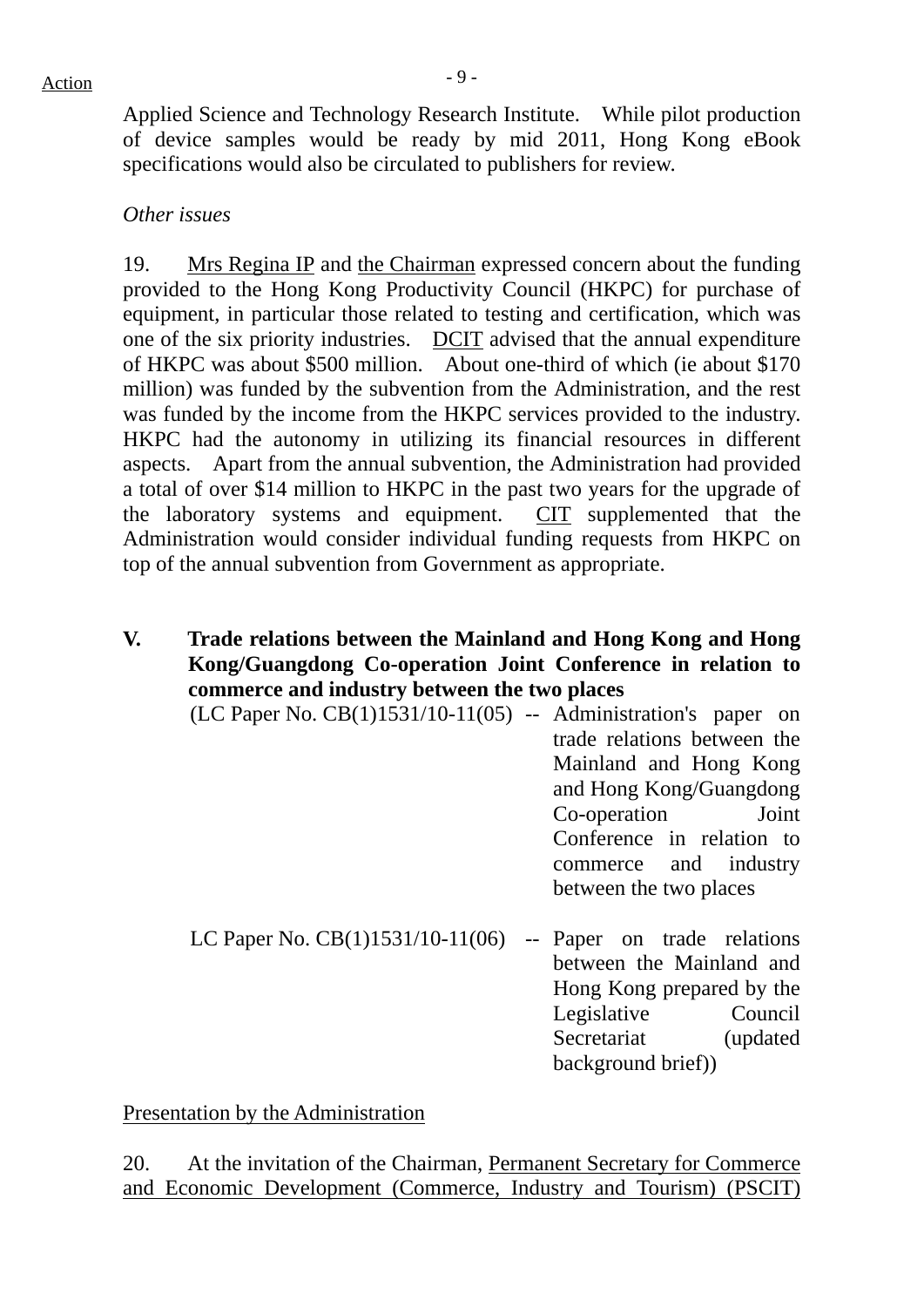briefed members on the development of the trade relations between the Mainland and Hong Kong, and on matters relating to commerce and industry discussed at the 16th Working Meeting of the Hong Kong/Guangdong Co-operation Joint Conference (Working Meeting) held on 28 February 2011 in Guangzhou, as set out in the Administration's paper (LC Paper No. CB(1)1531/10-11(05)).

#### Discussion

#### *Mainland and Hong Kong Closer Economic Partnership Arrangement (CEPA) and Professional services*

21. In response to the Chairman's enquiry whether the HKSAR Government, upon the new round of consultation with the Mainland authorities, had proposed further liberalization measures after implementation of the Supplement VII to CEPA, PSCIT advised that in 2003, the Mainland and Hong Kong signed the main text of CEPA and its six annexes which covered liberalization of trade in goods, trade in services, as well as trade and investment facilitation between the two places. As at May 2010, seven supplements to CEPA had been signed for progressive implementation of liberalization measures. Including the measures in Supplement VII, the two sides had so far announced nearly 280 liberalization measures in trade in services, where the number of service sectors covered was 44. The HKSAR Government would continue to discuss with the Mainland authorities, with a view to reviewing the implementation of current measures, and broadening and enriching the scope of CEPA and its supplements through continuous liberalization in a gradual and orderly manner. The Administration would also continue to communicate with the business and professional communities during the consultations with the Mainland, and reflect the views from the trade to the relevant Mainland authorities as appropriate. The Administration aimed to conclude the review in mid-2011.

22. Noting that Hong Kong had been facing a shortage of medical professionals, Mr Vincent FANG enquired whether the early and pilot implementation of the liberalization measures in trade in services under CEPA in the Guangdong Province were two-way, meaning that the medical professionals in Guangdong were allowed to provide services in Hong Kong. In response, PSCIT advised that the liberalization measures under CEPA provided Hong Kong service suppliers in the medical sector with preferential access to the Mainland market, but not vice versa.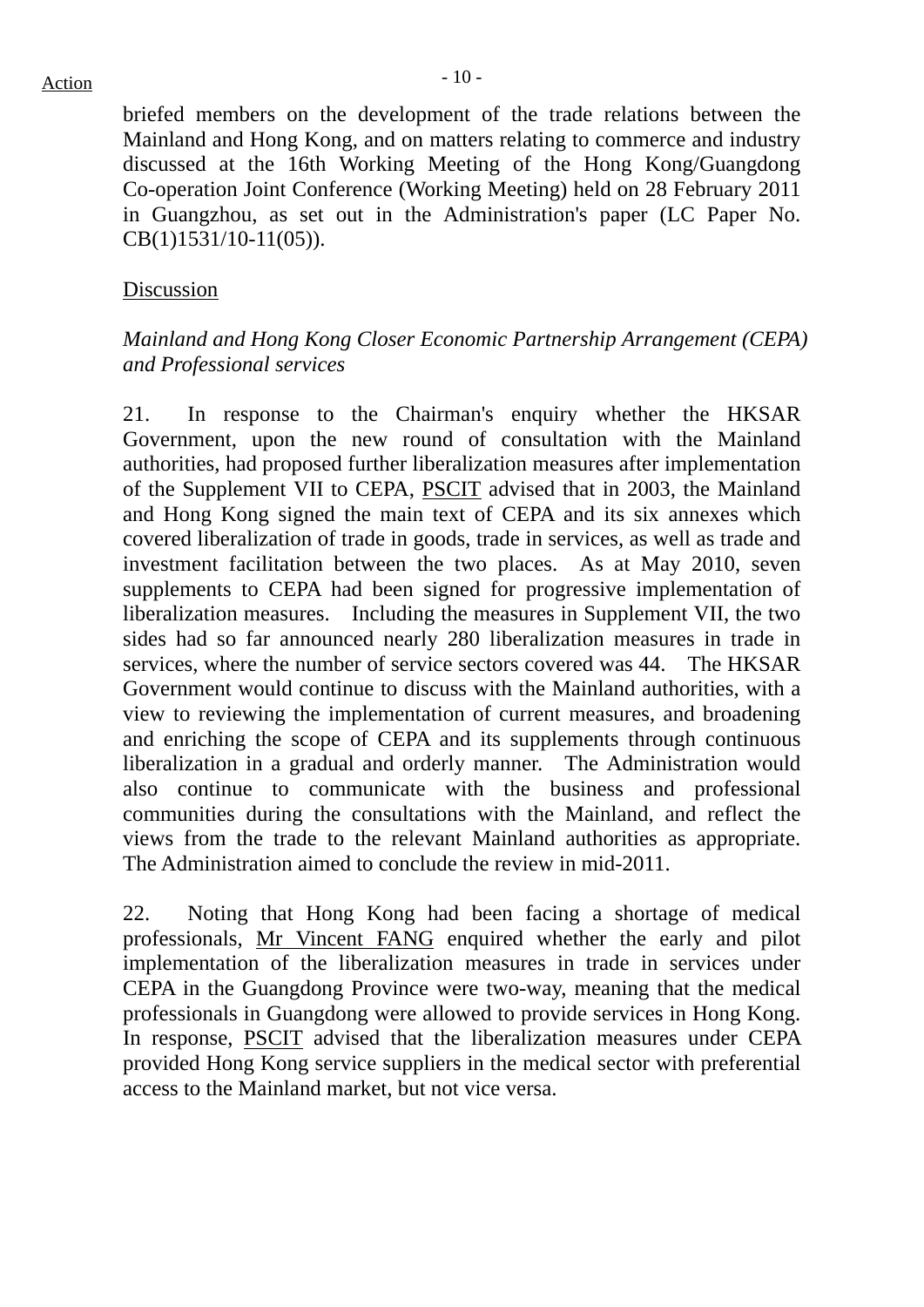## *Qianhai development*

23. Ms Emily LAU enquired about the details of the co-ordination mechanism, in particular the involvement of the HKSAR Government, of the Overall Development Plan on Hong Kong/Shenzhen Co-operation on Modern Service Industries in Qianhai Area (Qianhai Development Plan), and whether a site visit to the Qianhai Area could be arranged for Panel members. She also expressed concern that Qianhai Area might have a competitive impact on Hong Kong enterprises.

24. In response, Deputy Secretary for Constitutional and Mainland Affairs (DSCMA) advised that the Qianhai Development Plan stipulated that a co-ordination mechanism led by the National Development and Reform Commission with the involvement of relevant ministries of the State Council, the Guangdong Provincial Government, the HKSAR Government and the Shenzhen Municipal Government should be set up to co-ordinate and resolve major problems encountered (such as those involving policies of the Central Government) in the development of Qianhai. The discussions on the details of the set up of the mechanism were ongoing, and the HKSAR Government would actively participate in the mechanism. He would relay Ms Emily LAU's suggestion of site visit to the Bureau for consideration.

25. PSCIT and Deputy Secretary for Commerce and Economic Development (Commerce and Industry) (DS(CI)) supplemented that Qianhai development was still in the early stage. The focus of development in Qianhai would be the development of modern service industries, based on the principle of promoting the mutual benefits of Hong Kong and Shenzhen. The objectives included leveraging on Hong Kong's advantages as an international financial, trading and shipping centre to develop the Mainland market, especially the Greater Pearl River Delta market, for Hong Kong's service industries, and jointly exploring markets for modern service industries under the principle of enhancing complementarities and mutual benefits, and within the framework of CEPA. As compared with other areas in the Mainland, it was anticipated that Hong Kong enterprises would encounter less barriers of entry to Qianhai Area with the implementation of the Qianhai Development Plan.

26. Noting that the focus of development in Qianhai would be the development of modern service industries, Dr Samson TAM relayed the concern of the local information technology (IT) sector that many Hong Kong enterprises might choose to relocate their logistics base and back office to Qianhai, thus affecting the job opportunities in the local IT sector. He suggested that the Administration should explore the possibilities of attracting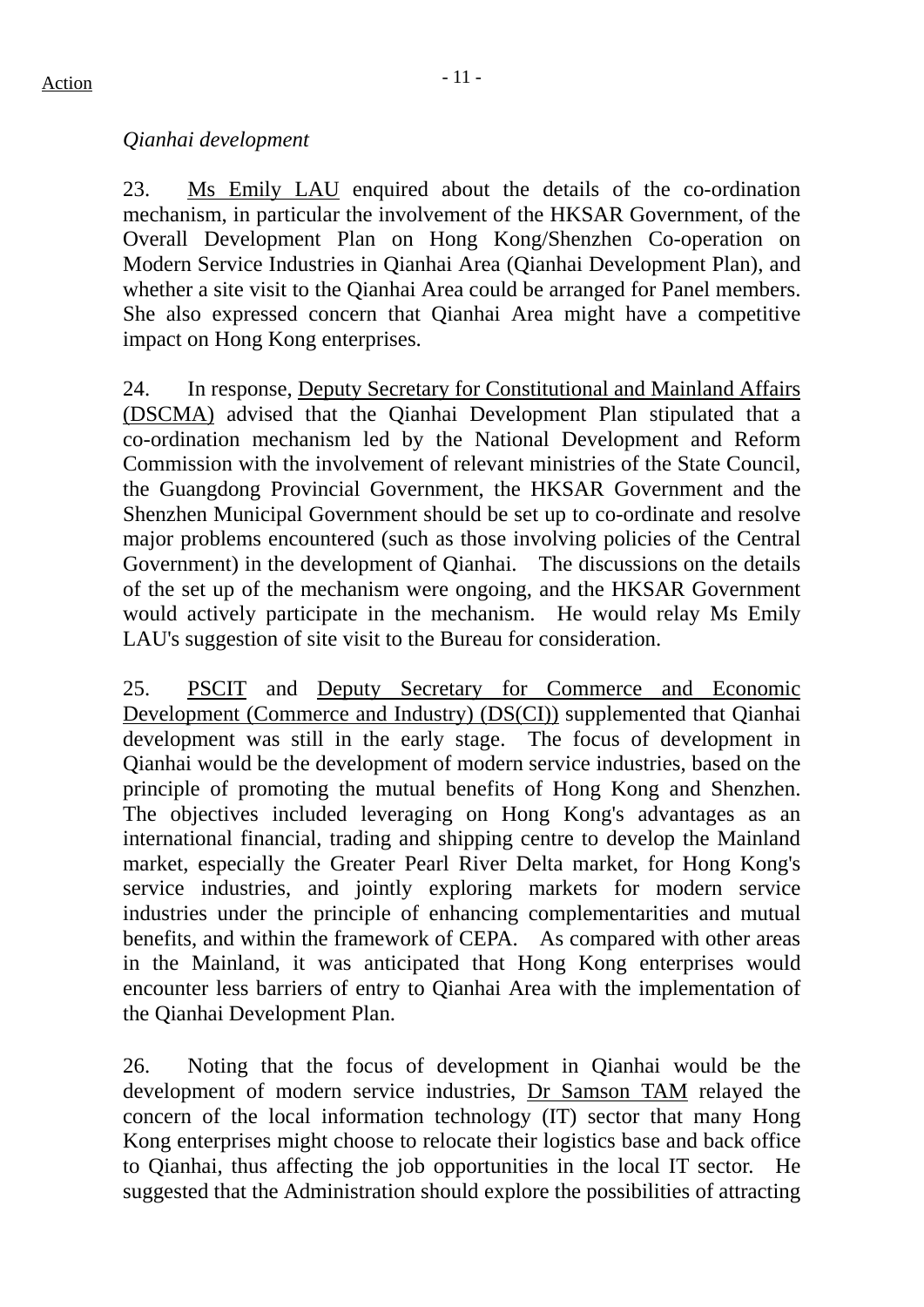international enterprises to set up data centres in Hong Kong and Qianhai. He was of the view that with the technical support of Hong Kong's IT professionals, both Hong Kong and Shenzhen could develop into the best data centre hub in the world.

27. Deputy Commissioner for Innovation & Technology (DCIT) responded that it was the Government's policy to support the development of high-end data centres in Hong Kong. In fact, the Office of Government Chief Information Officer had recently completed a study to examine the economic impacts that data centres would bring to Hong Kong. As regards the land suitable for the setting up of data centres, DCIT said that there were special requirements in the choice of locations for data centres as the latter had unique security and electricity supply needs. The Hong Kong Science and Technology Parks Corporation (HKSTPC) welcomed the industry to develop high-end (i.e. Tier III and IV) data centres in its Industrial Estates. In the past year, HKSTPC had granted a total of about 8 hectares of land in Tseung Kwan O Industrial Estate to 4 enterprises, including multi-national enterprises to develop high-end data centres with billions of investment. The Administration also encouraged the industry to develop Tier I and II data centres in ordinary multi-storey industrial buildings available on the commercial market.

### *Intellectual property rights*

28. Noting that Hong Kong had maintained the highest international standards for the protection of intellectual property (IP) rights but had yet to establish an "original grant" ("OG") patent system, Dr Samson TAM enquired whether the Administration would consider pursuing the matter, in particular with the co-operation between Hong Kong and the Guangdong Province, and exploring the possibilities of fostering mutual recognition of patent system between the two places under CEPA.

29. Echoing Dr Samson TAM's view, Mrs Regina IP called on the Administration to consider establishing an "OG" patent system, and that relevant patent grants should be in line with internationally recognized ones. She also enquired about the details of the participation of the HKSAR Government in the Patent Cooperation Treaty administered by the World Intellectual Property Organization. The Chairman opined that if the Mainland enterprises could apply for internationally recognized standard patents for their products in Hong Kong, it would help them tap the overseas market, thus creating huge business opportunities for the patent industry in Hong Kong.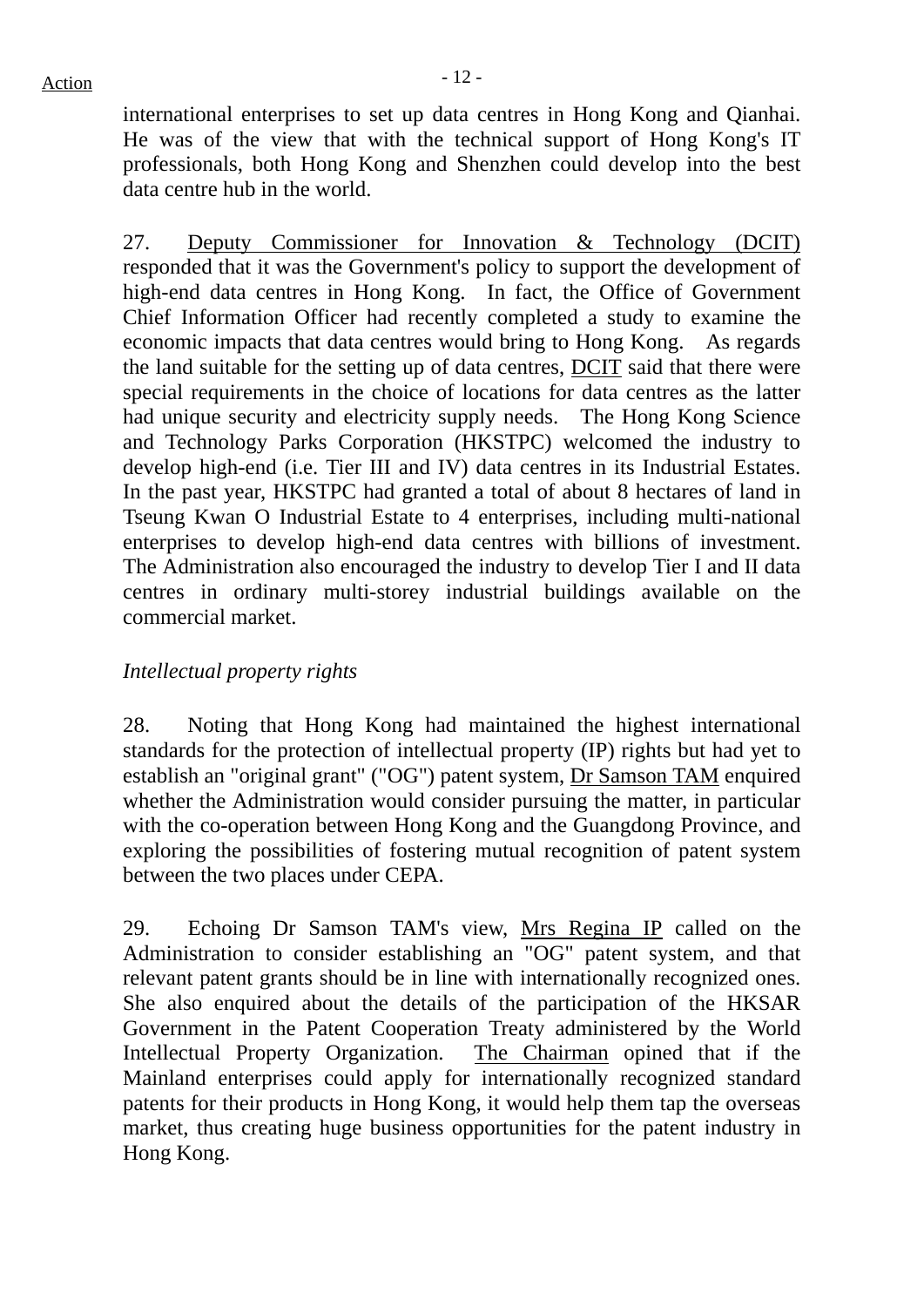30. In response, PSCIT advised that currently the Hong Kong Patents Registry did not conduct substantive examination of the patent applications. The system was hence also referred to as a "re-registration" system. The Administration would conduct a review of Hong Kong's patent system. The issues to be reviewed would include (but were not limited to) whether Hong Kong should establish an "OG" system, and whether Hong Kong should outsource the substantive examination, as was done in some other territories such as Singapore and Macau. The Administration would conduct a public consultation exercise to collect views from all stakeholders before deciding whether and if so how the current system should be changed. The Administration would brief members on the outline and scope of the proposed review at the regular Panel meeting to be held on 17 May 2011.

31. PSCIT supplemented that the current co-operation between Hong Kong and the Guangdong Province on the issue of IP mainly focused on promoting the awareness of and respect for IP rights, and helping Hong Kong and Mainland enterprises to understand the patent system on both sides.

Admin 32. At the request of Mrs Regina IP, PSCIT agreed to provide information on the participation of the HKSAR Government in the Patent Cooperation Treaty under the World Intellectual Property Organization.

> *Restructuring and upgrading of Hong Kong enterprises in the Guangdong Province*

> 33. Mr Vincent FANG noted that many Hong Kong enterprises in Guangdong which had restructured into import processing operations were plagued by the taxation problem when struggling to establish their brands in the Mainland domestic market. At the same time, they were unable to claim the depreciation allowances in respect of their machinery or plants used in import processing operations in the Mainland. In face of such difficulties, some enterprises wished to switch back to processing trade. He urged the Administration to provide assistance to these enterprises.

> 34. Sharing a similar concern, Dr LAM Tai-fai opined that relevant policy Bureaux should jointly deal with the issues on restructuring and upgrading and the depreciation allowances. He said that in previous Panel meetings, the Commerce and Economic Development Bureau (CEDB) had agreed to pursue the issue on depreciation allowances with the Financial Services and Treasury Bureau (FSTB). He enquired whether FSTB had discussed with or consult CEDB regarding the issue.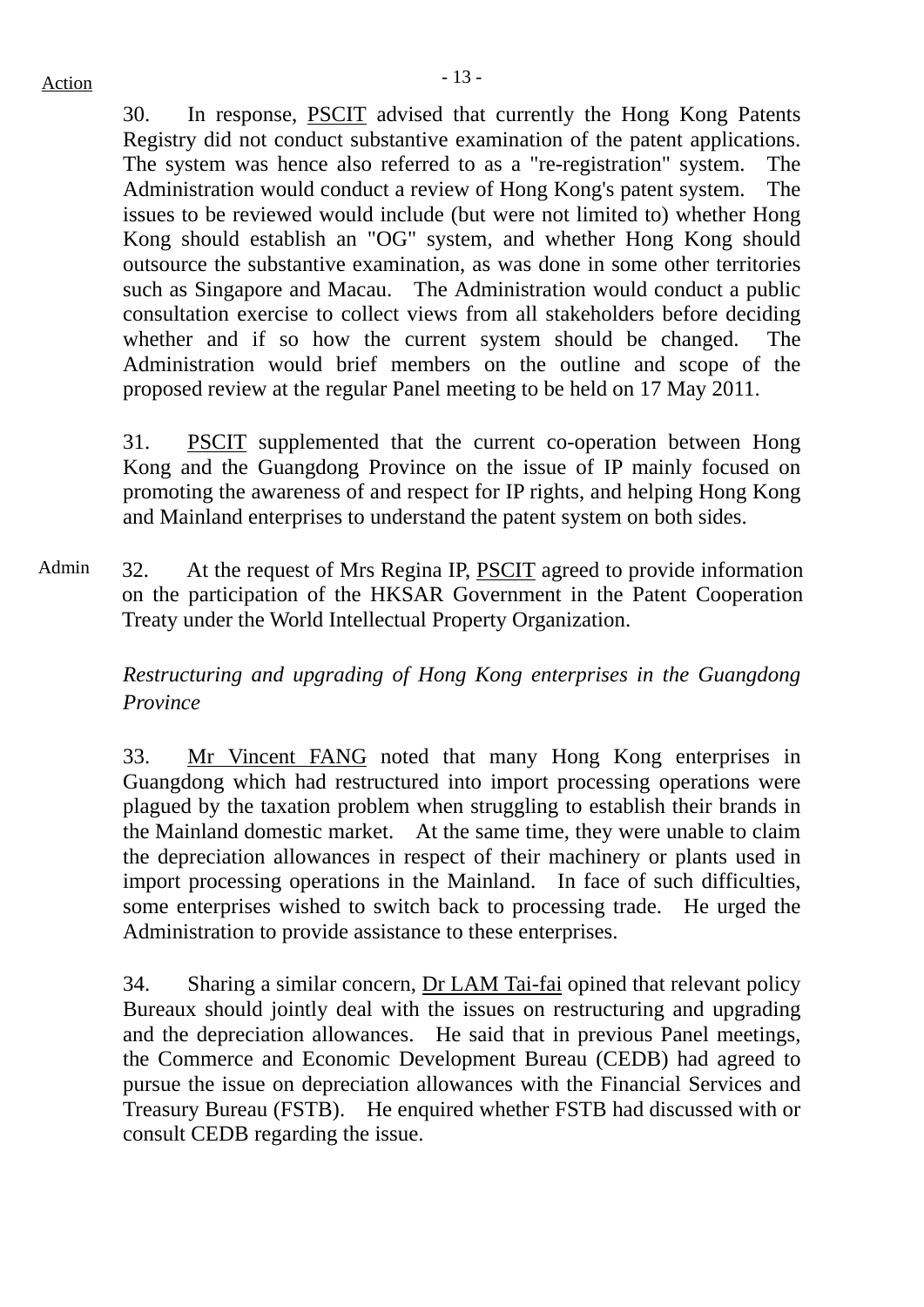35. In response, PSCIT advised that it was the Mainland's policy to encourage enterprises engaging in processing trade to upgrade, restructure, and tap the Mainland domestic market. In fact, this was also one of the major initiatives in the Framework Agreement on Hong Kong/Guangdong Co-operation (Framework Agreement). The HKSAR Government had all along maintained close liaison with Mainland authorities at various levels (including through the Hong Kong/Guangdong Expert Group on the Restructuring and Upgrading of the Processing Trade) and convey to them the trade's view on problems encountered in the process of developing the domestic sales market and in the course of upgrading and restructuring. The HKSAR Government would also discuss with the Mainland authorities supportive measures for the trade.

36. In response to Dr LAM Tai-fai's enquiry about the communications between CEDB and FSTB in relation to the issue on depreciation allowances, PSCIT said that he would check with his colleagues and revert to the Panel.

(*Post-meeting note*: On 12 April 2011, CEDB confirmed that it had already reflected the trade's views on the issue of depreciation allowances to FSTB.)

## *National 12th Five-Year Plan*

37. In response to Mr Jeffrey LAM's enquiry about the work of the HKSAR Government in complementing the National 12th Five-Year Plan, in particular the trade relations between the Mainland and Hong Kong, DSCMA advised that the Government would continue to follow the "One Country, Two Systems" principle and take forward the relevant work in complementing the National 12th Five-Year Plan in a pragmatic manner. Under the chairmanship of the Chief Secretary for Administration, the existing cross-bureaux steering committee had stepped up the overall co-ordination of bureaux' efforts and the follow-up work.

38. PSCIT supplemented that the HKSAR Government would proactively liaise with the Central Government ministries to secure their support to take forward the relevant work further. This included the continuous implementation of CEPA, the opening up of the Guangdong market under "early and pilot measures" to Hong Kong's service industries, and the gradual extension of such measures to other regions. The HKSAR Government would also convey to the Mainland authorities the concerns and needs of the Hong Kong business sector, and measures which would help Hong Kong enterprises to expand in the Mainland market.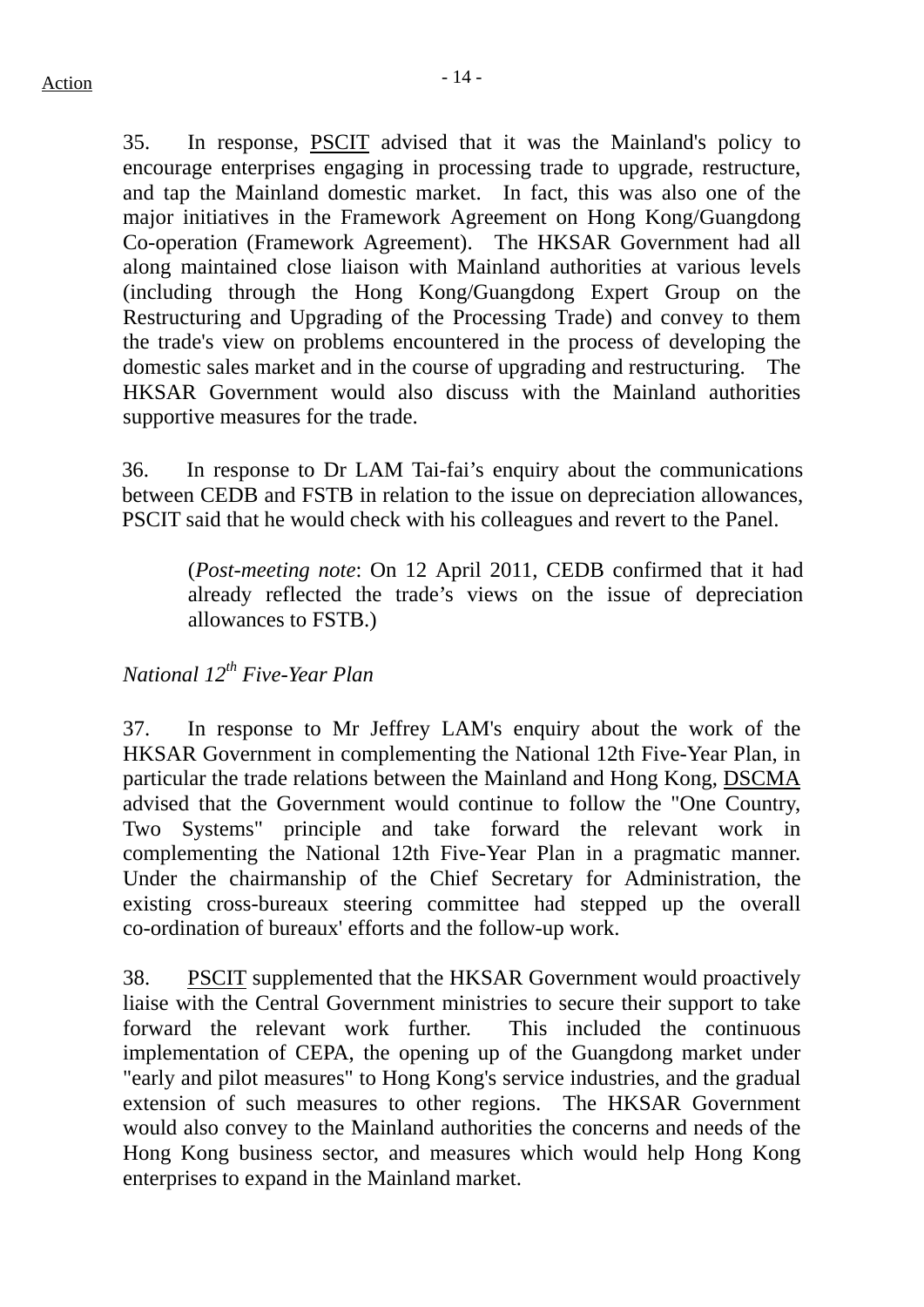#### *Creative industries*

39. Noting that there was relatively little freedom of expression in the Mainland, Ms Emily LAU enquired whether the film industry in Hong Kong would encounter many restrictions when submitting their films for censorship in the Mainland.

40. In response, DCIT advised that liberalization measures under CEPA in relation to the film industry had been implemented since 1 January 2004. These included allowing Hong Kong audiovisual service suppliers to construct, renovate and operate cinema theatres, providing videos and sound recording products (including motion picture products) on a wholly-owned basis, allowing Chinese language motion pictures produced in Hong Kong to be imported for distribution in the Mainland on a quota-free basis, after vetting and approval by the relevant Mainland authority, and treating motion pictures jointly produced by Hong Kong and the Mainland as Mainland motion pictures for the purpose of distribution in the Mainland, and eliminating the restriction on the percentage of principal creative personnel from Hong Kong.

41. Regarding the vetting of motion pictures by the Mainland authority, PSCIT advised that there was also a film censorship system in Hong Kong. The Administration encouraged the trade to capitalize on the opportunities brought about by the liberalization measures to expand their business in the Mainland market.

42. In response to Dr Samson TAM's suggestion that the Administration should endeavour to facilitate the Hong Kong-Guangdong co-operation and exchange in creative industries, in particular electronic publishing, DCIT responded that he would relay Dr TAM's view to the Create Hong Kong for consideration. DCIT added that the Hong Kong Productivity Council (HKPC) and the Administration of Culture, Press, Publication, Radio and Television of Guangzhou Municipality had just signed a co-operation framework agreement on creative industries in early 2011. HKPC and the Guangzhou authorities were in the progress of taking forward the concrete measures. The Administration would brief the Panel on Information Technology and Broadcasting on the progress in due course.

### *Other issues*

43. Mr Vincent FANG enquired whether taxation issues, in particular tax concessions for Hong Kong enterprises facilitating their operations in the Mainland, had been discussed in the Working Meeting. DSCMA replied in the negative, and explained that the purpose of the Working Meeting was to